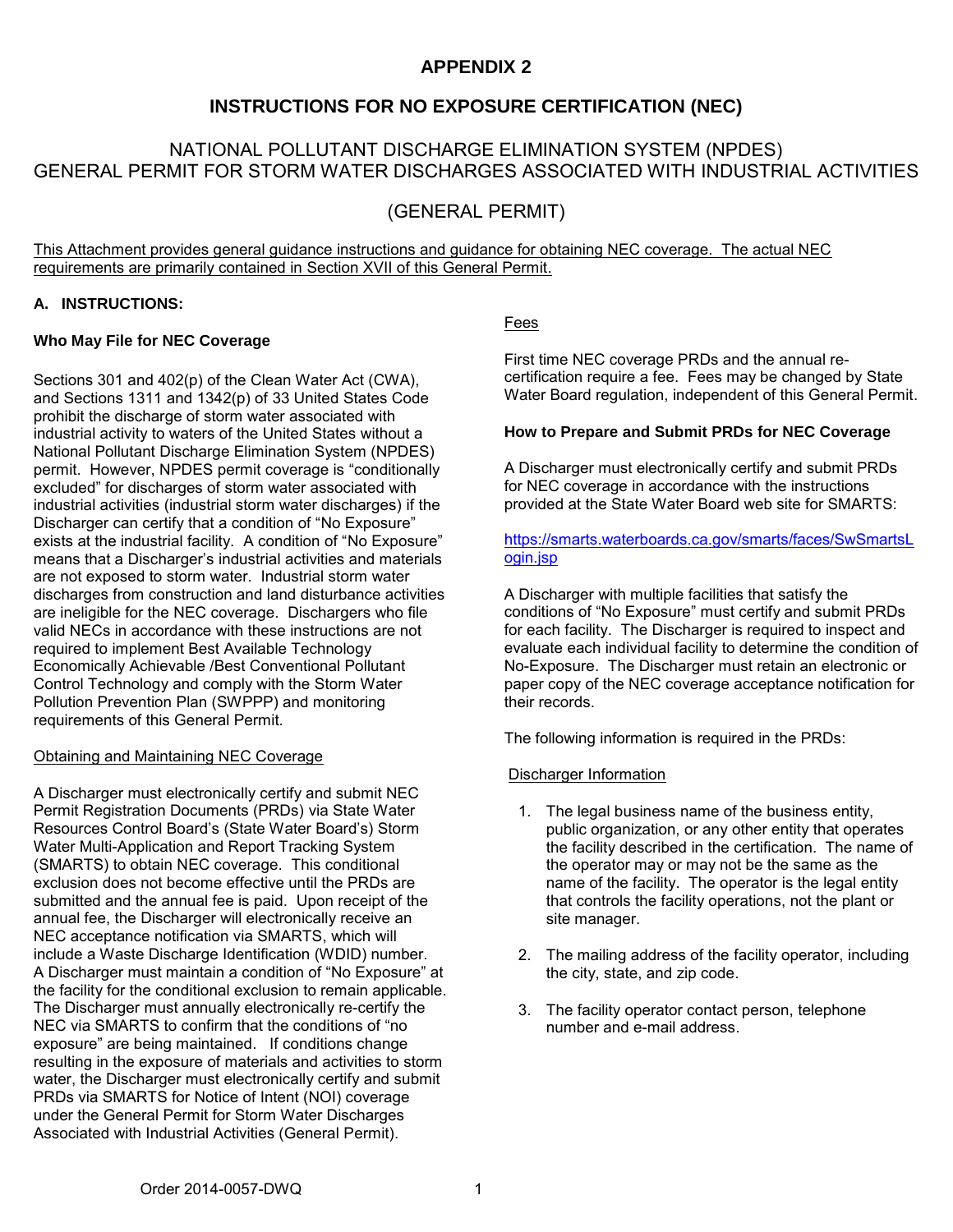# Facility Information

- 4. The legal business name of the facility.
- 5. The total acreage of the facility associated with industrial activity. (Facility size in acres is calculated by taking the square feet and dividing by 43,560.)
- 6. The complete physical street address (e.g. the street address used for express deliveries), including the city, State, and zip code. Do not use a P.O. Box number. If a physical street address does not exist, describe the location or provide the latitude and longitude of a point within the facility boundary. Latitude and longitude are available from United States Geological Survey quadrangle or topographic maps, or may be found using a mapping site on the internet.
- 7. The facility contact person, telephone number, and email address.
- 8. The 4-digit Standard Industrial Classification (SIC) code that represents the facility primary industrial activity. Provide a brief description of the primary industrial activity. If applicable, enter other significant SIC codes and descriptions. To obtain these codes, see the 1987 SIC Manual or the Occupational Health and Safety Administration's site:

# <http://www.osha.gov/pls/imis/sicsearch.html>

9. If the facility is currently covered under the General Permit, include the WDID number. The WDID number will be used at a later date to terminate the facility's coverage under the General Permit as necessary.

# Facility Mailing or Billing Address

Completion of this item is required the facility mailing address or billing address differs from the physical facility address provided above. The Discharger must indicate which address the annual fee invoice must be sent to if the State Water Board is unable to transmit the invoice electronically.

# **Site Maps**

Site maps must be prepared and submitted in accordance with the requirements in Section X.E of this General Permit.

# **NEC Checklist**

The Discharger must evaluate the eleven major areas that storm water exposure may occur, per the listing at the end of this appendix. The Discharger must be able to certify

that none of these major areas have potential for exposure. If the Discharger cannot certify that every one of the eleven major areas do not have exposure, a potential for exposure exists at the facility and the facility is not eligible for NEC coverage. The Discharger must obtain (or continue) NOI coverage under this General Permit if the facility is not eligible for NEC coverage. After obtaining NOI coverage, the Discharger may implement facility modifications to eliminate the potential for a discharge of storm water exposed to industrial activity, and then change their NOI coverage to NEC coverage by certifying the conditions of "No Exposure" are met.

# **Certification**

Federal and state statutes provide for severe penalties for Dischargers that submit false information on the PRDs. Dischargers shall certify and submit PRDs via SMARTS for NEC coverage in accordance with Electronic Signature and Certification Requirements in Section XXI.K of this General Permit.

### **B. GUIDANCE:**

Contact your local Regional Water Quality Control Board (Regional Water Board) office with questions regarding this guidance.

#### **1. Who is Eligible to Qualify for the No Exposure Certification (NEC) - Conditional Exclusion?**

All industrial categories listed in Attachment A of this General Permit (excluding construction) are eligible to apply for the NEC coverage.

# **2. Limitations on Eligibility for NEC coverage**

In addition to construction projects not being eligible, the following situations limit the applicability of NEC coverage:

- a. NEC coverage is available on a facility-wide basis only, not for individual drainage areas or discharge locations. Generally, if any exposed industrial materials or activities exist, or have a potential to exist, anywhere at a facility, NEC coverage is not applicable to the facility. If the Regional Water Board determines that a facility does have exposure or the facility's storm water discharges have a reasonable potential to cause or contribute to an exceedance of applicable water quality objectives/standards, the Regional Water Board can deny NEC coverage.
- b. If changes at a facility result in potential exposure of industrial activities or materials, the facility is no longer eligible for NEC coverage. Dischargers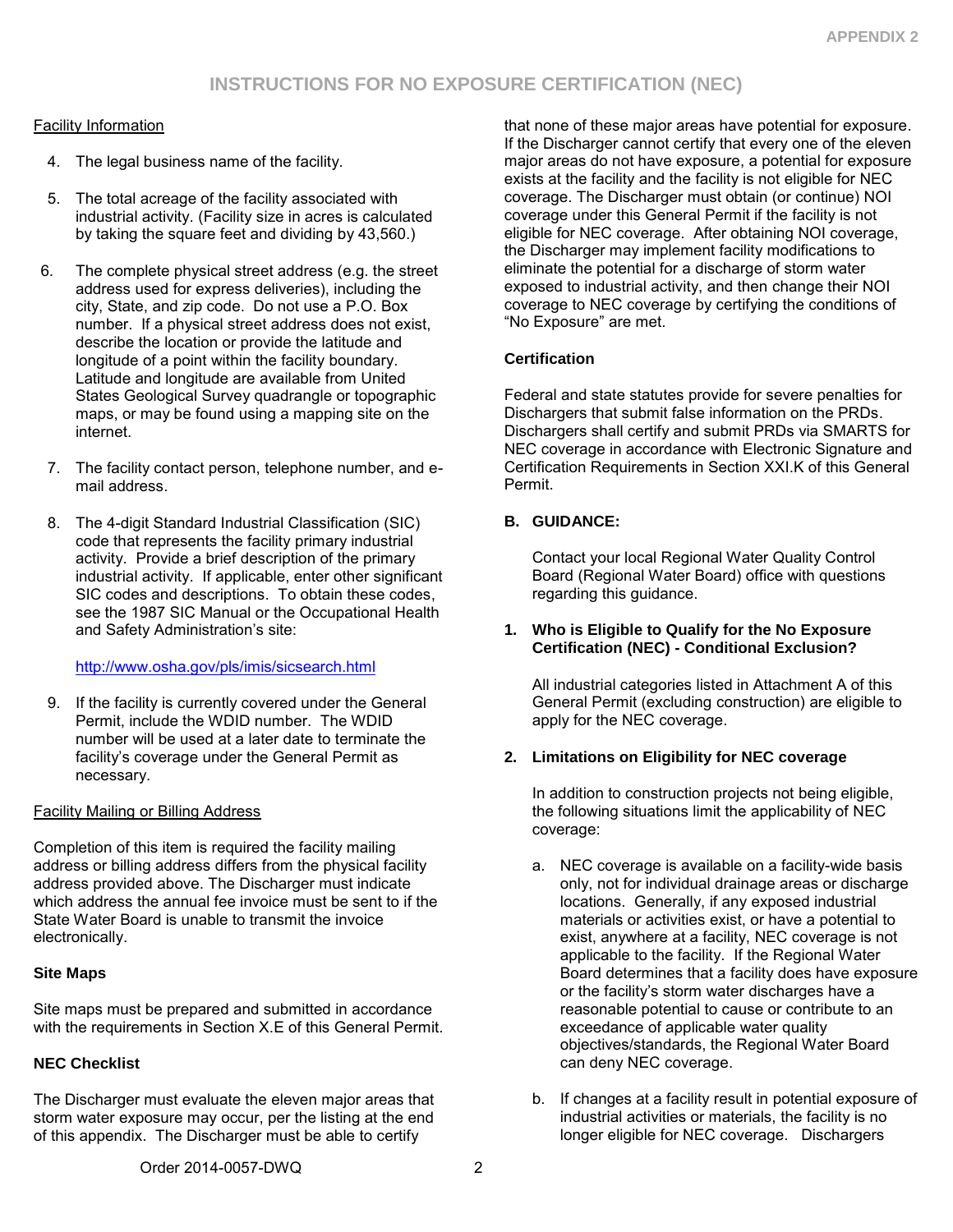shall register for NOI coverage under this General Permit prior to a planned facility change that will cause exposure, or within seven (7) calendar days after unplanned exposure occurs. If an unplanned exposure occurs due to an emergency response or one-time event that is unlikely to re-occur, a Discharger may contact the Regional Water Board to discuss whether the requirement to obtain NOI coverage can be waived. Unless the Discharger receives a written waiver from the Regional Water Board, the Discharger shall electronically certify and submit PRDs to obtain NOI coverage.

c. Current contamination resulting from historic industrial practices at the facility (e.g., soil contamination, groundwater contamination, etc.) represents a condition of exposure to waters of the United State; therefore a facility with historic contamination is not eligible for NEC coverage.

# **3. What is the Definition of No Exposure?**

- a. No Exposure means all industrial materials and activities are protected by a storm-resistant shelter to prevent exposure to rain, snow, snowmelt and/or runoff.
- b. Industrial materials and activities include, but are not limited to, material-handling equipment or activities; industrial machinery; raw materials, intermediate products, by-products, and final products; or waste products.
- c. Material handling activities include storage, loading and unloading, transport, or conveyance of any raw material, intermediate product, by-product, final product, or waste product.
- d. Final products intended to be used outdoors (e.g., automobiles) typically pose little risk of polluting storm water since not typically contaminated with pollutants that become mobilized by contact with storm water. Final products are exempt from the requirement for protection by a storm-resistant shelter to qualify for no exposure. Similarly, containers, racks, and other transport platforms (e.g., wooden pallets) used for the storage or conveyance of final products may also be stored outside if pollutant-free or pollutants do not mobilize via contact with storm water.
- e. Storm-resistant shelters include: (1) completely roofed and walled buildings or structures, (2) structures with only a top cover (no side coverings) supported by permanent supports, provided material within the structure is not subject to wind dispersion (sawdust, powders, etc.) or being

tracked out of the facility, and is not a source of pollutants in the industrial storm water discharges.

# **4. Industrial Materials/Activities Not Requiring a Storm-Resistant Shelter**

The intent of the "No Exposure" exclusion is to maintain a condition of permanent "No Exposure". A stormresistant shelter is not required for the following industrial materials and activities:

- a. Drums, Barrels, Tanks, and Similar Containers that are sealed ("sealed" means banded or otherwise secured and without operational taps or valves), are not exposed provided those containers are not deteriorated, do not contain residual materials on the outside surfaces, and do not leak. Drums, barrels, etc., that are not opened while outdoors, or are not deteriorated or leaking, and that do not pose a risk of contaminating storm water runoff. Consider the following when making a "No Exposure" determination:
	- i. Materials shall not be added or withdrawn to/from containers while outdoors
	- ii. Simply moving containers while outside does not create exposure unless exposure occurs when pollutants are "tracked out" by the container handling equipment or vehicles.
	- iii. All outdoor containers shall be inspected to ensure they are not open, deteriorated, or leaking. When an outdoor container is observed as opened, deteriorated, or leaking, the container must immediately be closed, replaced, or sheltered. Frequent detection of open, deteriorated, or leaking containers, or failure to immediately close, replace, or shelter opened, deteriorated or leaking containers will cause a condition of exposure.
	- iv. Containers, racks, and other transport platforms (e.g., wooden pallets) used with drums, barrels, etc., can be stored outside providing they are contaminant-free and in good repair.
- b. Above Ground Storage Tanks (ASTs) In addition to generally being considered as not exposed, ASTs may also be exempt from the prohibition against adding or withdrawing material to/from external containers. ASTs typically use transfer valves to dispense materials that support facility operations (e.g., heating oil, propane, butane, chemical feedstock) or fuel for delivery vehicles (gasoline, diesel, compressed natural gas). For operational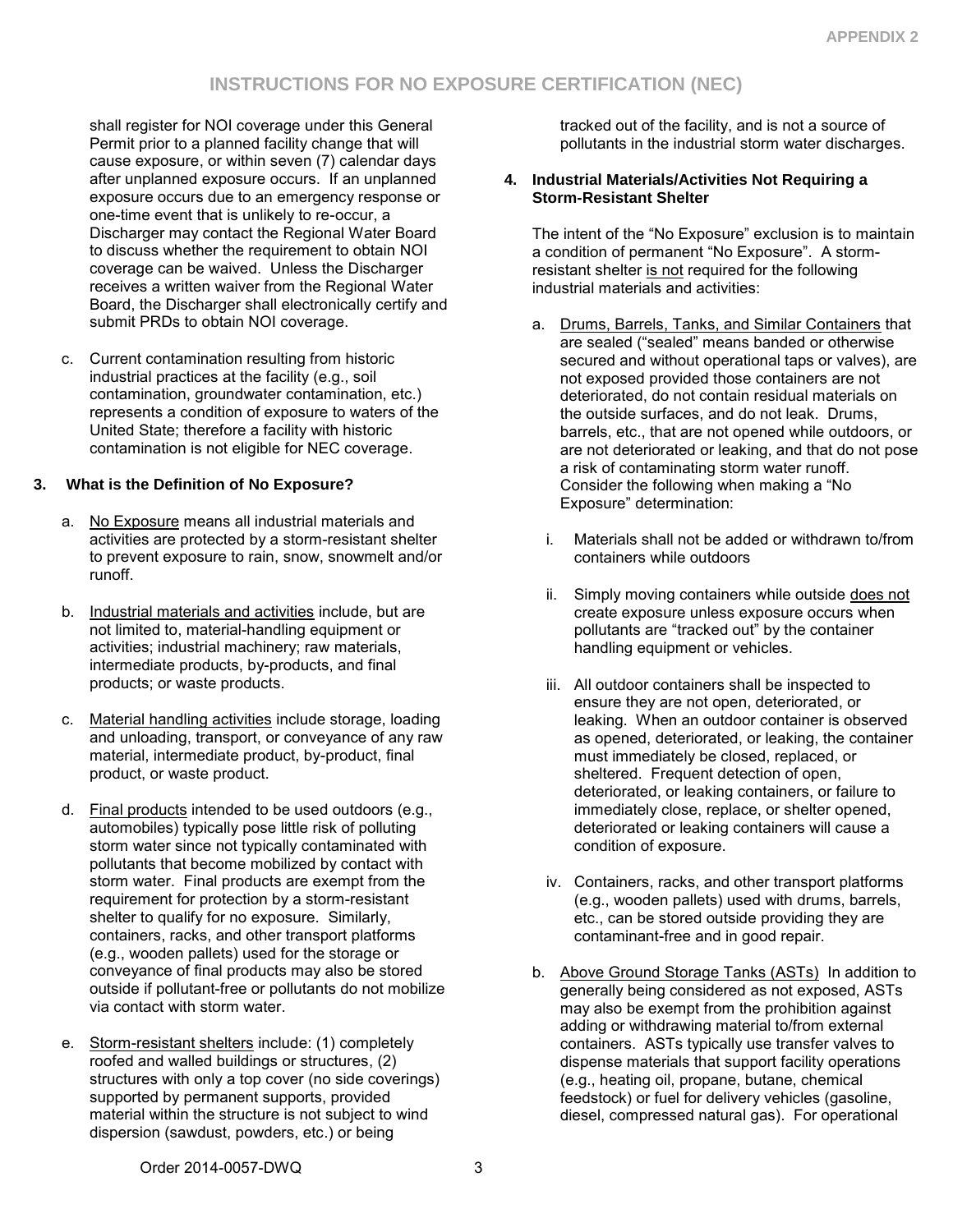# **INSTRUCTIONS FOR NO EXPOSURE CERTIFICATION (NEC)**

ASTs to qualify for "No Exposure", the following must be satisfied:

- i. The tank(s) shall be physically separated from and not associated with vehicle maintenance operations.
- ii. There shall be no leaks from piping, pumps, or other equipment that has the potential to come in contact with storm water.
- iii. Wherever feasible, the tank(s) shall have secondary containment (e.g., an impervious dike, berm or concrete retaining structure) to prevent runoff in the event of a structural failure or leaking transfer valve. Note: any resulting unpermitted discharge is in violation of the CWA.
- c. Lidded Dumpsters. Lidded dumpsters containing waste materials, providing the containers are completely covered and nothing can drain out holes in the bottom, spilled when loaded into the dumpster, or spilled in loading into a garbage truck. Industrial waste materials and trash that is stored uncovered is considered exposed.
- d. Adequately maintained vehicles, such as trucks, automobiles, forklifts, trailers or other generalpurpose vehicles found onsite - but not industrial machinery that are not leaking, are in good repair or are not otherwise a potential source of contaminants:
	- i. Vehicles passing between buildings may be exposed to storm water, however if the vehicles are adequately maintained, a condition of exposure may not exist. Similarly, non-leaking vehicles awaiting maintenance at vehicle maintenance facilities are not considered as potential exposure. However, vehicles that have been washed or rinsed that are not completely dry prior to outside exposure have the potential to cause a condition of exposure. Vehicles that track materials out of the facility are considered to be mobilizing pollutants. Vehicles that exit maintenance bays are also considered to cause exposure.
	- ii. The mere conveyance between buildings of materials / products that are otherwise not allowed to be stored outdoors, does not create a condition of exposure, provided the materials/products are adequately protected from storm water and do not have the potential to be released as a result of a leak or spill.

e. Final products built and intended for use outdoors (e.g., new cars), provided the final products have not deteriorated, are not contaminated, or are not otherwise potential sources of contaminants.

Types of final products not qualifying for a certification of "No Exposure":

- i. Products that may be mobilized in storm water discharges (e.g., rock salt).
- ii. Products, which may, when exposed, oxidize, deteriorate, leak, or otherwise be a potential source of contaminants (e.g., junk cars, stockpiled train rails).
- iii. "Final" products that are, in actuality, "intermediate" products. Intermediate products are those used in the composition of yet another product (i.e., sheet metal, tubing, and paint used in making tractors).
- iv. Even if the intermediate product is "final" for a manufacturer and destined for incorporation in a "final product intended for use outdoors," the product is not allowed to be exposed because they may be chemically treated or are insufficiently impervious to weathering.
- f. Special Conditions for Construction Activities Permanent, uninterrupted sheltering of industrial activities or materials may not always be possible during facility renovation or construction. When such circumstances exist, the Discharger is not required to obtain coverage under an NPDES permit as long as the following conditions are met:
	- i. Materials and activities are protected with temporary covers or shelters (i.e. tarpaulins);
	- ii. Temporary covers or shelters prevent the contact of storm water to materials and activities;
	- iii. Materials are subject to wind dispersion are not stored under temporary sheltering;
	- iv. Temporary shelters are only used when necessary during facility renovation or construction and until permanent storm-resistant shelters as described above are available; and,
	- v. Temporary shelters are only used for a single period of ninety days or less. (Facilities with construction and renovation projects that will need the use of temporary shelters beyond 90 days, or that will require multiple periods of ninety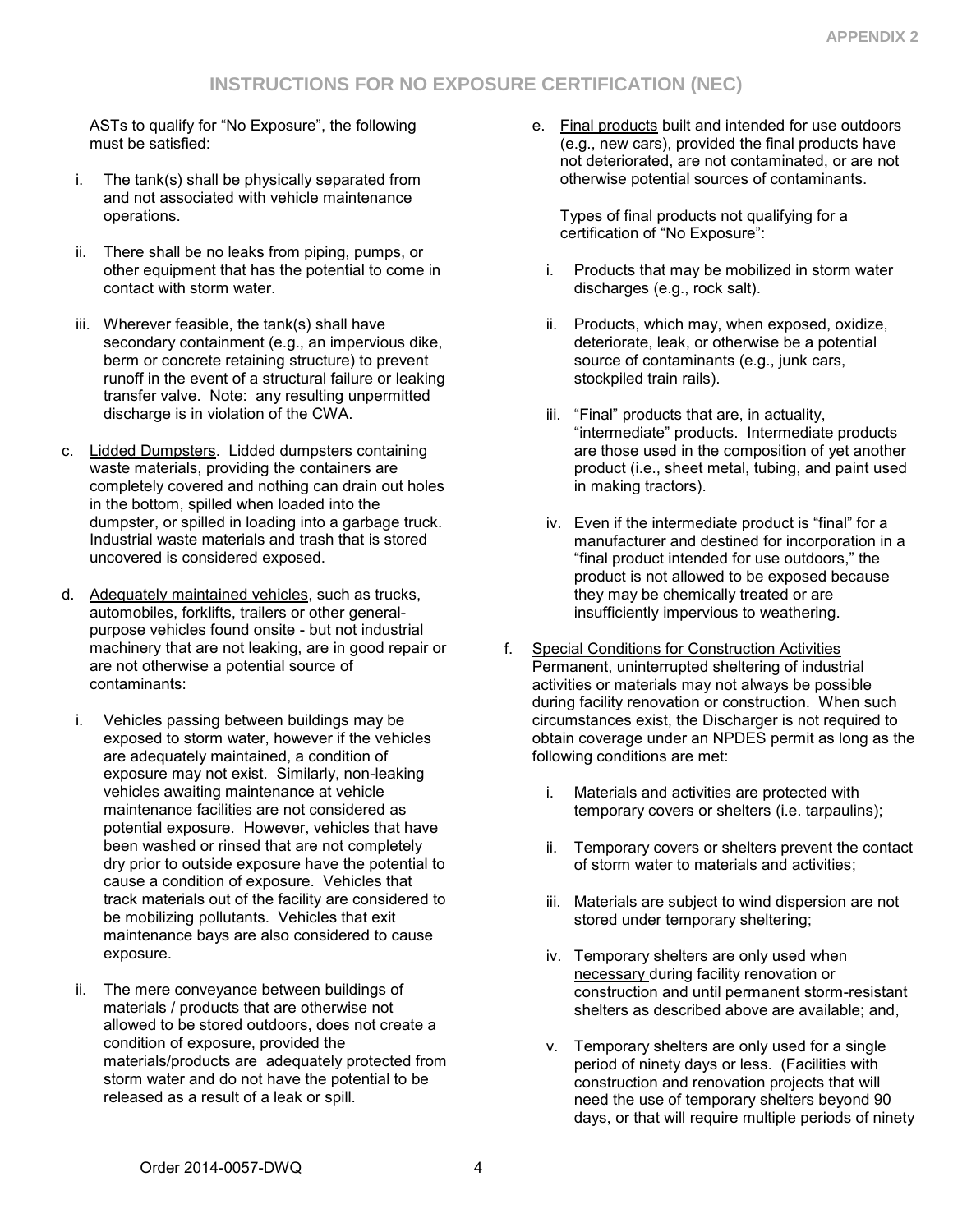days or less, are required to be covered by an NPDES permit.)

# **5. Other Potential Sources of Contaminants**

- a. Particulate Emissions from Roof Stacks and/or Vents: Deposits of particles or residuals from roof stacks/vents that have the potential to be mobilized by storm water runoff are considered exposed.
- b. Pollutants Potentially Mobilized by Wind Windblown materials cause a condition of exposure. Materials sheltered from precipitation are be deemed exposed if the materials has a potential to be mobilized by wind.

# **6. Certifying a Condition of "No Exposure"**

To obtain the NEC coverage, the Discharger must electronically certify and submit PRDs via SMARTS that the facility meets the definition of "No Exposure" and pay an annual fee. The Discharger must **submit PRDs for NEC coverage even if the Discharger was not previously required to file for NEC coverage under the previous General Permit**. These PRDs include a checklist requiring the Discharger to evaluate eleven major areas to determine whether there is exposure of industrial activities and materials at the facility. To qualify for NEC coverage the Discharger must satisfy all the NEC coverage conditions in this General Permit and certify that there is "No Exposure". The checklist: 1) aids the Discharger in determining if its facility is eligible for NEC coverage, and 2) furnishes the necessary documentation supporting relief from the General Permit's requirement of NOI coverage. Additionally, Dischargers with NEC coverage are not required to develop and implement SWPPPs or comply with the monitoring requirements.

If a Discharger cannot certify that there is "No Exposure" at the facility, the Discharger must make appropriate changes at the facility to eliminate exposure prior to registering for future NEC coverage. Facility changes must remove all potential for pollutant exposure to storm water.

An annual inspection and evaluation, re-certification and fee are required thereafter.

# **7. Other NEC coverage Facts:**

- a. NEC coverage is only valid if the condition of "No Exposure" exists and is reasonably expected to continue to exist. Dischargers shall electronically certify and submit PRDs for NOI coverage when the condition of "No Exposure" is no longer expected to exist.
- b. Dischargers must file PRDs for NEC coverage for each qualifying facility.
- c. An NEC must be submitted for each separate facility qualifying for the "No Exposure" conditional exclusion.
- d. An NEC is non-transferable. If a new operator takes over facility operations, the new operator shall electronically certify and submit PRDs and applicable fees for new NEC coverage via SMARTS prior to the operations transfer. NEC coverage cannot be transferred from one physical location to another regardless of ownership.

#### **8. Operators May Be Required to Obtain NOI Coverage Based on the Protection Of Water Quality?**

Operators who certified that their facilities qualify for NEC coverage may, nonetheless, be required by the Regional Water Board to obtain NOI coverage if the Regional Water Board determines that the facility's discharge has the potential to cause or contribute to an exceedance of applicable water quality objectives/standards or determines that exposure exists at the facility. The Regional Water Board may request information and/or inspect the facility to assess potential water quality impacts and to determine if NOI coverage is required. The Discharger shall take appropriate actions to ensure compliance with the General Permit.

# **9. Steps to Obtain NEC coverage**

This section will walk you through the process of obtaining NEC coverage.

**Step 1:** Determine if your facility is subject to this General Permit (refer to Attachment A of this General Permit). If yes, proceed to Step 2. If not, stop here.

If your facility is included in Attachment A and conducts industrial activities, you are required to **either** register for NOI coverage or NEC coverage.

**Step 2:** Determine if your regulated industrial activity meets the definition of "No Exposure" and qualifies for the exclusion from permitting. If yes, proceed to Step 3. If no, stop here and obtain NOI coverage. An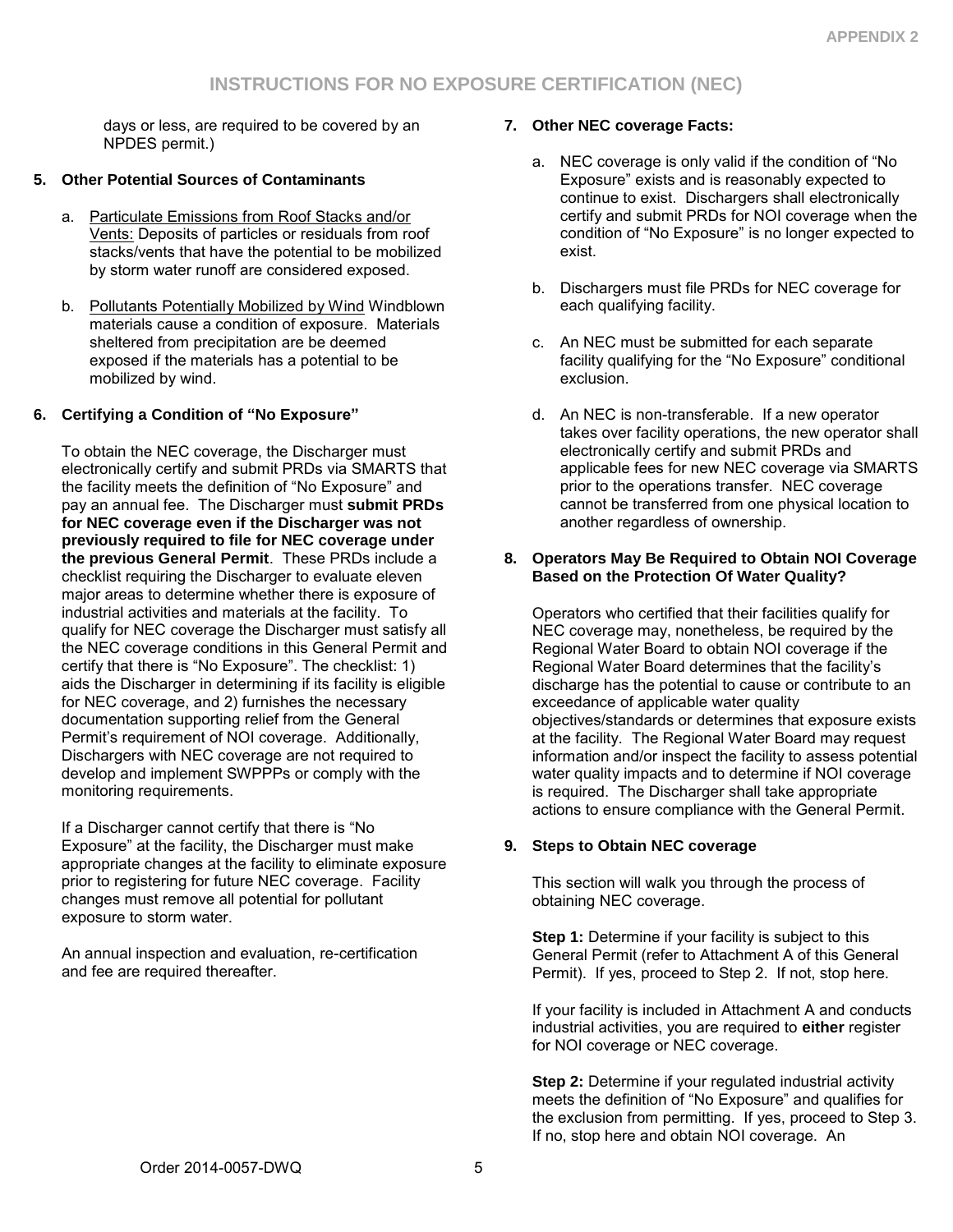# **INSTRUCTIONS FOR NO EXPOSURE CERTIFICATION (NEC)**

evaluation of the facility must be conducted by facility personnel familiar with the facility and its operations. Inspect all facility areas and potential pollutant sources to determine whether the facility satisfies the "No Exposure" conditions.

**Step 3: Electronically certify and submit the PRDs for** NEC coverage via SMARTS and mail the annual fee to the State Water Board at the following address:

**SWRCB** Surface Water Permitting Section PO Box 1977 Sacramento, CA 95812-1977 To maintain NEC coverage, the NEC must re-certify and pay a fee annually. This may only be done if the condition of "No Exposure" continues to exist at the facility.

**Step 4:** If requested, staff from the Water Boards, local Municipal Separate Storm Sewer System (MS4), or United States Environmental Protection Agency must be allowed to inspect your facility. All inspection reports will be made publicly available.

 **Step 5:** Maintain a condition of "No Exposure".

- NEC coverage is not a blanket exemption. Therefore, if facility physical or operational changes occur which cause exposure of industrial activities or materials to storm water, the Discharger must then immediately comply with all the requirements of this General Permit, including obtaining NOI coverage as applicable.
- To maintain the condition of "No Exposure", the Discharger shall annually evaluate the facility to assure that the conditions of "No Exposure" still exist. More frequent evaluations may be necessary in circumstances when facility operations are rapidly changing.
- Failure to maintain the condition of "No Exposure" or otherwise obtain NOI coverage may lead to the unauthorized discharge of storm water associated with industrial activity to waters of the United States, resulting in penalties under the CWA and Water Code.

# **C. Frequently Asked Questions:**

# **Q1. Who is eligible for NEC Coverage?**

**A.** Any Discharger operating a facility described in Attachment A may register for NEC coverage if their facility has a condition of "No Exposure".

### **Q2. How does an eligible Discharger file for NEC coverage and where is the annual fee sent?**

**A.** The PRDs for NEC coverage shall be electronically certified and submitted in accordance with the instructions provided in SMARTS at the State Water Board website at: [https://smarts.waterboards.ca.gov/smarts/faces/SwSma](https://smarts.waterboards.ca.gov/smarts/faces/SwSmartsLogin.jsp) [rtsLogin.jsp](https://smarts.waterboards.ca.gov/smarts/faces/SwSmartsLogin.jsp). The fee is currently \$242, but may be changed by regulation. Once NEC coverage is accepted, an invoice will be electronically sent to the

Discharger. The annual fee and invoice shall be sent to:

State Water Resources Control Board Division of Water Quality Attention: Industrial Storm Water Unit P.O. Box 1977 Sacramento, CA 95812-1977

#### **Q3. If my facility's storm water discharges are covered by an individual permit, can I file for NEC coverage?**

- **A.** Yes. Storm water discharges covered by an individual permit are eligible for NEC coverage if the conditions at the facility satisfy the definition of "No Exposure" and you obtain approval to terminate individual permit coverage from the local Regional Water Board prior to PRD submittal. Approval from the Regional Water Board is mandatory. Many individual permits, for example, contain numeric storm water effluent limitations ("antibacksliding" provisions may prevent these facilities from qualifying for the "No Exposure" conditional exclusion).
- **Q4. My facility was originally excluded from the Phase I regulations because it was classified as a "light industrial facility". The facility has never had any exposure to storm water runoff. Do I now need to certify that the facility meets the No Exposure Exclusion from NPDES Storm Water Permitting?**
- **A.** Yes. See answer provided to question number 9, "What is the exclusion "conditional" upon?"

#### **Q5. Do I have to file a Notice of Termination (NOT) and a register for NEC coverage if my facility has NOI coverage and qualifies for NEC coverage?**

- **A.** No. You are only required to register for NEC coverage. You must provide the WDID# in your NEC coverage PRDs in order for the State Water Board to change permit coverage status.
- **Q6. When and how often is a NEC coverage recertification required?**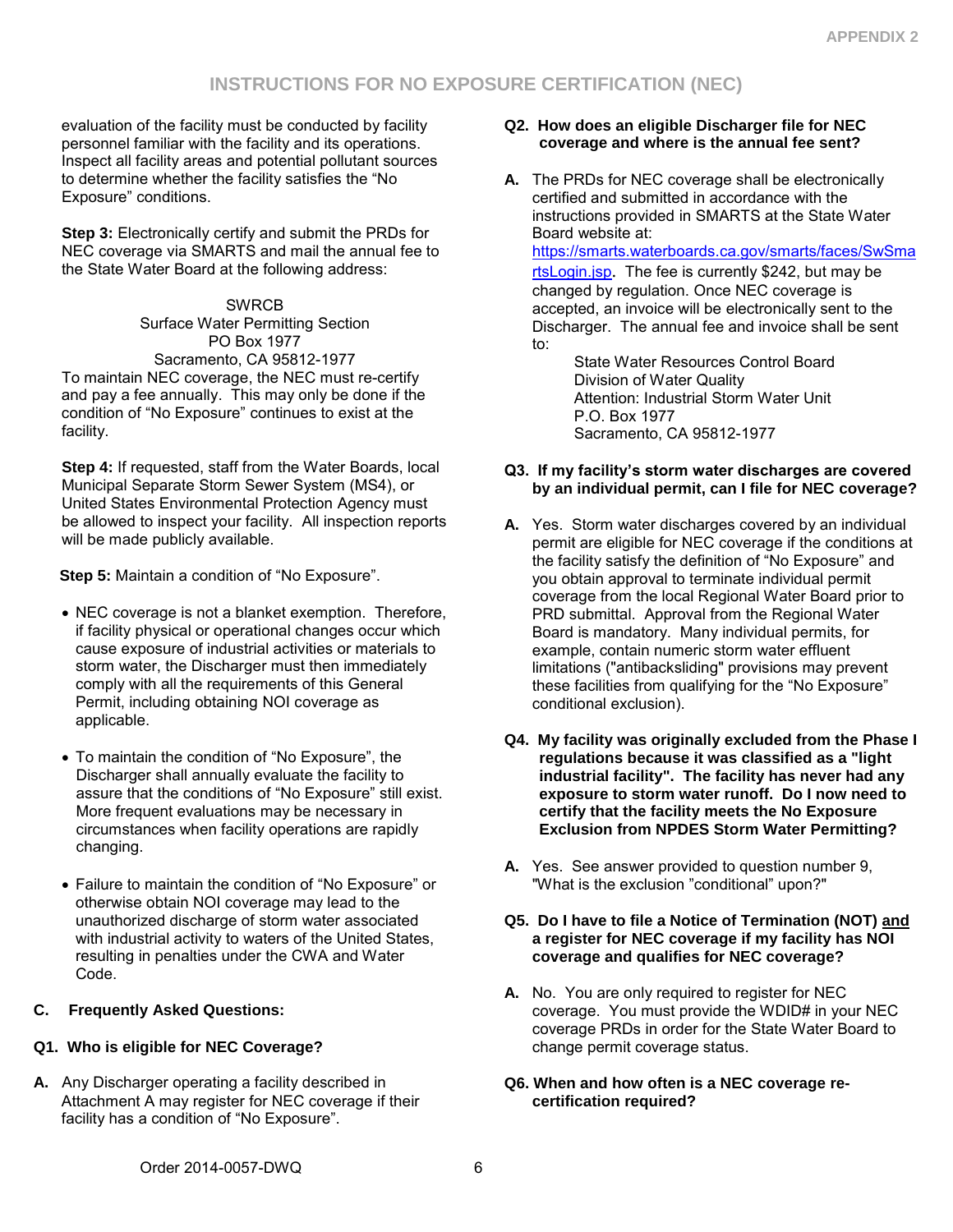**A.** Re-certification of NEC coverage is required annually (assuming the facility maintains its "No Exposure" status). The State Water Board will electronically transmit an NEC re-certification and annual fee notification to each facility operator who has filed for NEC coverage.

New Dischargers must register for NEC coverage before the commencement of facility operations. Dischargers that fail to file for NEC coverage or apply for NOI coverage before the commencement of facility operations will be out of compliance and subject to enforcement.

Existing Dischargers have two options for submitting NECs:

- 1. Facility operators of "light industrial" facilities who have been operating under their original, nocertification-required permitting exemption must submit the NEC at any time prior to October 1, 2015. Dischargers who have not submitted an NEC or applied for permit coverage by this due date will be considered out of compliance and subject to Water Board enforcement.
- 2. Dischargers who have NOI coverage may register for NEC coverage at any time following completion of facility changes that result in the condition of "No Exposure".

# **Q7. What happens if I know of changes that may cause exposure?**

**A.** If exposure has the potential to occur in the near future due to some anticipated change at the facility, the Discharger must obtain NOI coverage to avoid potential enforcement for violations of this General Permit.

### **Q8. Is the NEC coverage transferable to a new Discharger?**

**A.** No. If a new operator takes over your facility, the new operator must register for new NEC coverage prior to the transfer. A new application fee is required.

# **Q9. What is the exclusion "conditional" upon?**

**A.** The exclusion from permit coverage requirements is "conditional" upon the certification of the Discharger that the facility does not have exposure of materials or activities to storm water. PRDs for NEC coverage shall be electronically submitted to the State Water Board and will not be accepted if incomplete. The Regional Water Board may review the information, contact and/or inspect the facility, and invalidate the NEC and require the Discharger to obtain NOI coverage. PRDs are

public documents and will be available for public review via SMARTS.

#### **Q10. Can secondary containment around an outdoor exposed area qualify for a condition of "No Exposure"?**

**A.** If secondary containment is engineered to always prevent a discharge of collected rainfall (based on the historical rainfall record) and a simultaneous spill of any other industrial materials or liquids, the "No Exposure" condition may be claimed. Note that there must be proper disposal of any water or liquids collected from the containment (i.e., discharged in compliance with another NPDES permit, treated and discharged to the sanitary sewer, or trucked offsite to an appropriate disposal/treatment facility).

# **D. NEC Checklist**

An NEC Checklist must be prepared by the Discharger demonstrating that: (1) the facility has been evaluated, (2) none of the following materials or activities are, or will be in the foreseeable future, exposed to precipitation, and (3) all unauthorized NSWDs have been eliminated:

- 1. Using, storing or cleaning industrial machinery or equipment, and areas where residuals from using, storing or cleaning industrial machinery or equipment remain and are exposed;
- 2. Materials or residuals on the ground or in storm water inlets from spills/leaks;
- 3. Materials or products from past industrial activity;
- 4. Material handling equipment (except adequately maintained vehicles);
- 5. Materials or products during loading/unloading or transporting activities;
- 6. Materials or products stored outdoors (except final products intended for outside use, i.e., new cars, where exposure to storm water does not result in the discharge of pollutants);
- 7. Materials contained in open, deteriorated or leaking storage drums, barrels, tanks, and similar containers;
- 8. Materials or products handled/stored on roads or railways owned or maintained by the Discharger;
- 9. Waste material (except waste in covered, nonleaking containers, i.e., dumpsters);